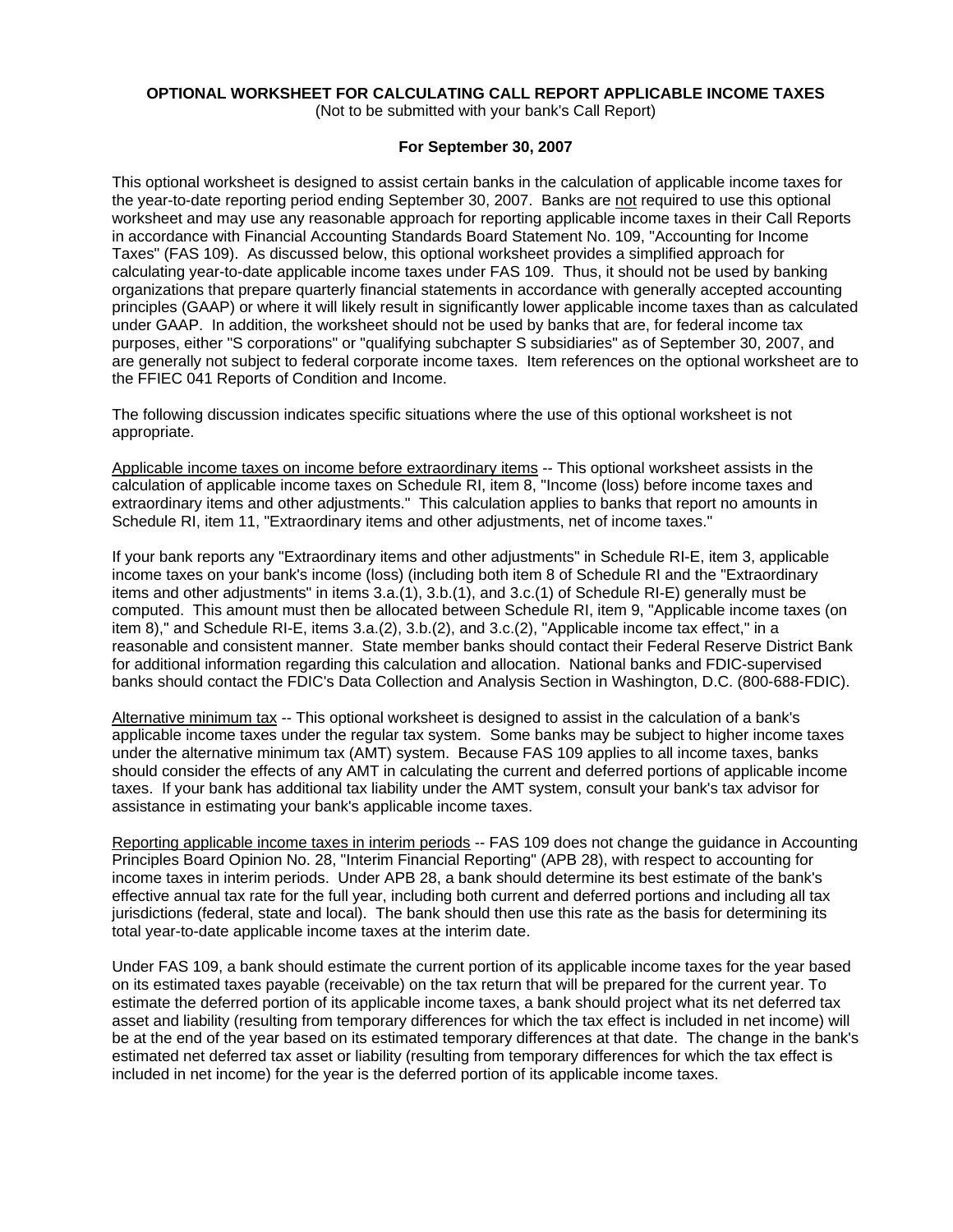To arrive at the estimated annual effective tax rate, a bank should divide its estimated total applicable income taxes (current and deferred) for the year by its estimated pretax income for the year (excluding extraordinary items). This rate would then be applied to the year-to-date pretax income to determine the year-to-date applicable income taxes at the interim date.

Many banks, or their parent holding companies, will perform the calculation of income tax expense in accordance with FAS 109 and APB 28 when preparing their quarterly GAAP-based financial statements. These banks should determine their applicable income taxes for the year-to-date reporting period covered by the Call Report in a similar manner. Accordingly, these banks should not use this worksheet.

In contrast, some banks may not have determined their interim period income taxes using the estimated annual effective rate. For these banks, estimating the annual effective tax rate under the liability method may be difficult. These banks may find it less burdensome to estimate their year-to-date applicable income taxes based upon their deferred tax asset or liability balances at the end of the quarter, rather than projecting these amounts through the end of the year. This optional worksheet follows this approach. A bank may use this approach if it will not likely result in significantly lower year-to-date applicable income taxes than as calculated under FAS 109 and APB 28. Otherwise, a bank should follow some other reasonable approach for calculating applicable income taxes in interim periods in accordance with FAS 109 and APB 28.

\* \* \* \* \* \* \* \* \* \* \* \* \* \* \* \* \* \* \* \* \* \* \* \* \* \* \* \* \* \* \* \*

CALCULATION OF SCHEDULE RI, ITEM 9, "APPLICABLE INCOME TAXES (ON ITEM 8)" UNDER THE REGULAR TAX SYSTEM [Applicable income taxes on Item 8 include both amounts currently due (or refundable) calculated in Section A and deferred income taxes calculated in Section B.]

A. Income taxes due (refundable) for the year to date

| $\mathbf{r}$ | modific taxes due (forumaable) for the year to date<br>(i.e., current portion of applicable income taxes)                                           |  |
|--------------|-----------------------------------------------------------------------------------------------------------------------------------------------------|--|
|              | A.1. Schedule RI, Item 8, "Income (loss) before income taxes and extraordinary                                                                      |  |
|              | A.2. Schedule RI, Memorandum Item 3, "Income on tax-exempt loans                                                                                    |  |
|              | A.3. Schedule RI, Memorandum Item 4, "Income on tax-exempt securities                                                                               |  |
|              | A.4. Other income included in Schedule RI, Items 1, 5, and 6, (if any) which is                                                                     |  |
| A.5.         | Other income not included in Schedule RI, Item 8, (if any) which is subject to                                                                      |  |
|              | A.6. Schedule RI, Memorandum Item 1, "Interest expense incurred to carry<br>tax-exempt securities, loans, and leases acquired after August 7, 1986, |  |
|              | A.7. All other expenses included in Schedule RI, Item 8, that are not deductible                                                                    |  |
| A.8.         | Other expenses not included in Schedule RI, Item 8, that are deductible for                                                                         |  |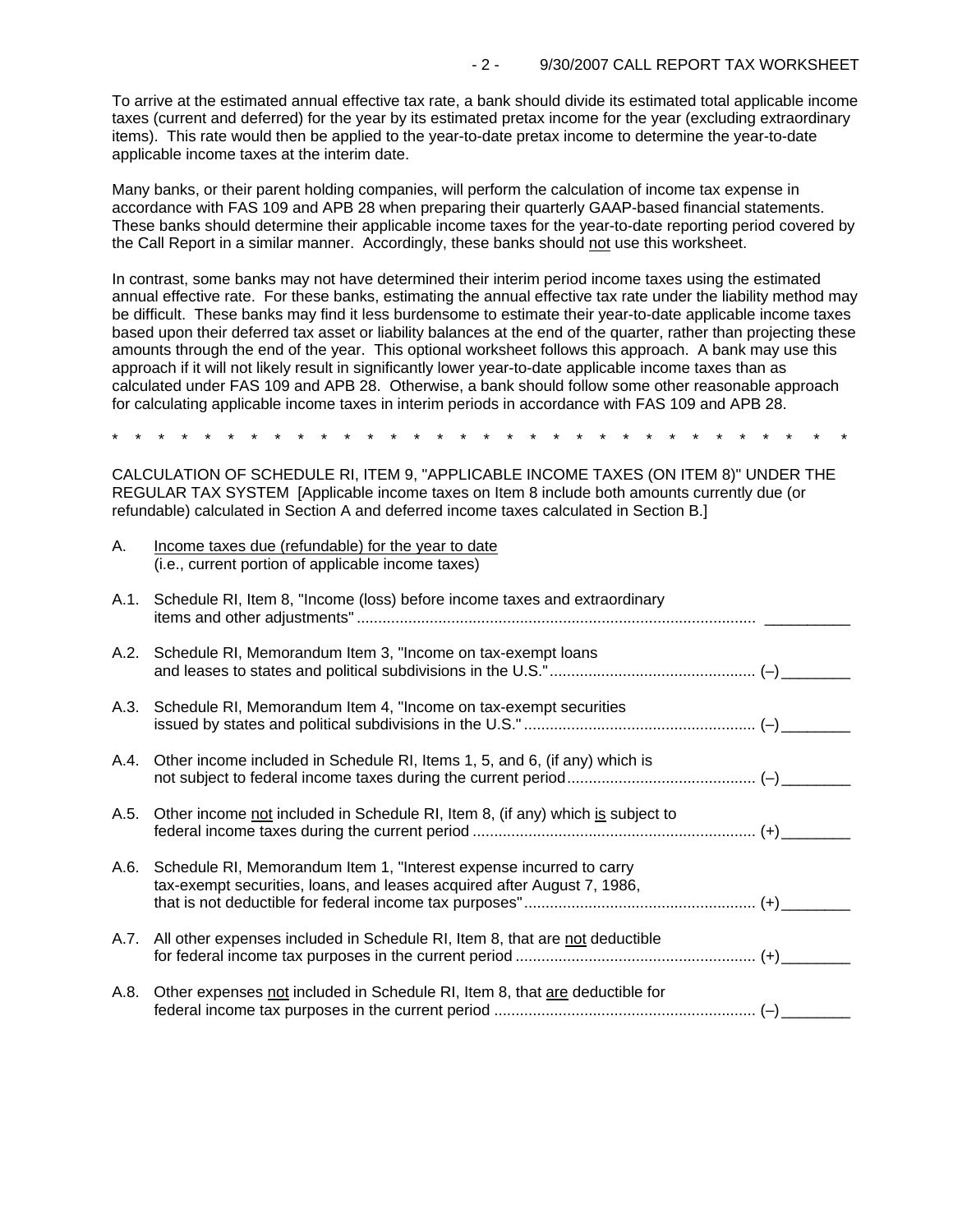| A.9. | Year-to-date income currently subject to federal income taxes before state<br>and local income taxes (Line A.1 minus Lines A.2, A.3, A.4, and A.8,                                                                                                                                                         |               |
|------|------------------------------------------------------------------------------------------------------------------------------------------------------------------------------------------------------------------------------------------------------------------------------------------------------------|---------------|
|      | A.10. State and local income taxes due (refundable) for the year to date<br>(If the state and local tax laws applicable to your bank do not differ<br>significantly from federal income tax laws, an estimate of state and local<br>income taxes can be obtained by multiplying Line A.9 by the applicable |               |
|      |                                                                                                                                                                                                                                                                                                            |               |
|      |                                                                                                                                                                                                                                                                                                            | x 1.33        |
|      |                                                                                                                                                                                                                                                                                                            |               |
|      | A.13. Net operating loss (NOL) carryforwards available at January 1, 2007,<br>to offset annualized federal taxable income (amount reported on this line                                                                                                                                                    |               |
|      | A.14. Annualized income currently subject to federal income taxes                                                                                                                                                                                                                                          |               |
|      | A.15. Annualized federal income taxes currently due (refundable) on amount<br>shown on Line A.14 (Calculate this amount using the "Federal Income                                                                                                                                                          |               |
|      | A.16. Year-to-date federal income taxes currently due (refundable) on amount                                                                                                                                                                                                                               | $\times 0.75$ |
|      |                                                                                                                                                                                                                                                                                                            |               |
|      |                                                                                                                                                                                                                                                                                                            |               |
|      | A.18. State and local income taxes due (refundable) for the year to date                                                                                                                                                                                                                                   |               |
|      | A.19. Total income taxes currently due (refundable) for the year to date                                                                                                                                                                                                                                   |               |
|      | D Deferred income toy expanse (benefit) for the year to date                                                                                                                                                                                                                                               |               |

B. <u>Deferred income tax expense (benefit) for the year to date</u> (i.e., deferred portion of applicable income taxes)

This section provides guidance for the determination of the deferred portion of applicable income taxes for the year to date under FAS 109. This calculation considers federal, state and local income taxes.

Deferred income tax expense (benefit) for the reporting period ending September 30, 2007, is generally measured in this worksheet as the change in the bank's net deferred tax assets or liabilities during the year-to-date period. Therefore, your bank should calculate its net deferred tax assets/ liabilities at September 30, 2007, and compare this amount to the amount of your bank's net deferred tax assets/liabilities at December 31, 2006. A portion of the difference between these two amounts will be the deferred income tax expense (benefit) for the reporting period ending September 30, 2007. The remainder of the change in the net deferred tax assets/liabilities for the period generally should be charged or credited directly to the "Accumulated other comprehensive income" component of equity capital (Schedule RC, item 26.b) that includes your bank's "Net unrealized holding gains (losses) on available-for-sale securities." The following steps assist in the calculation of these amounts.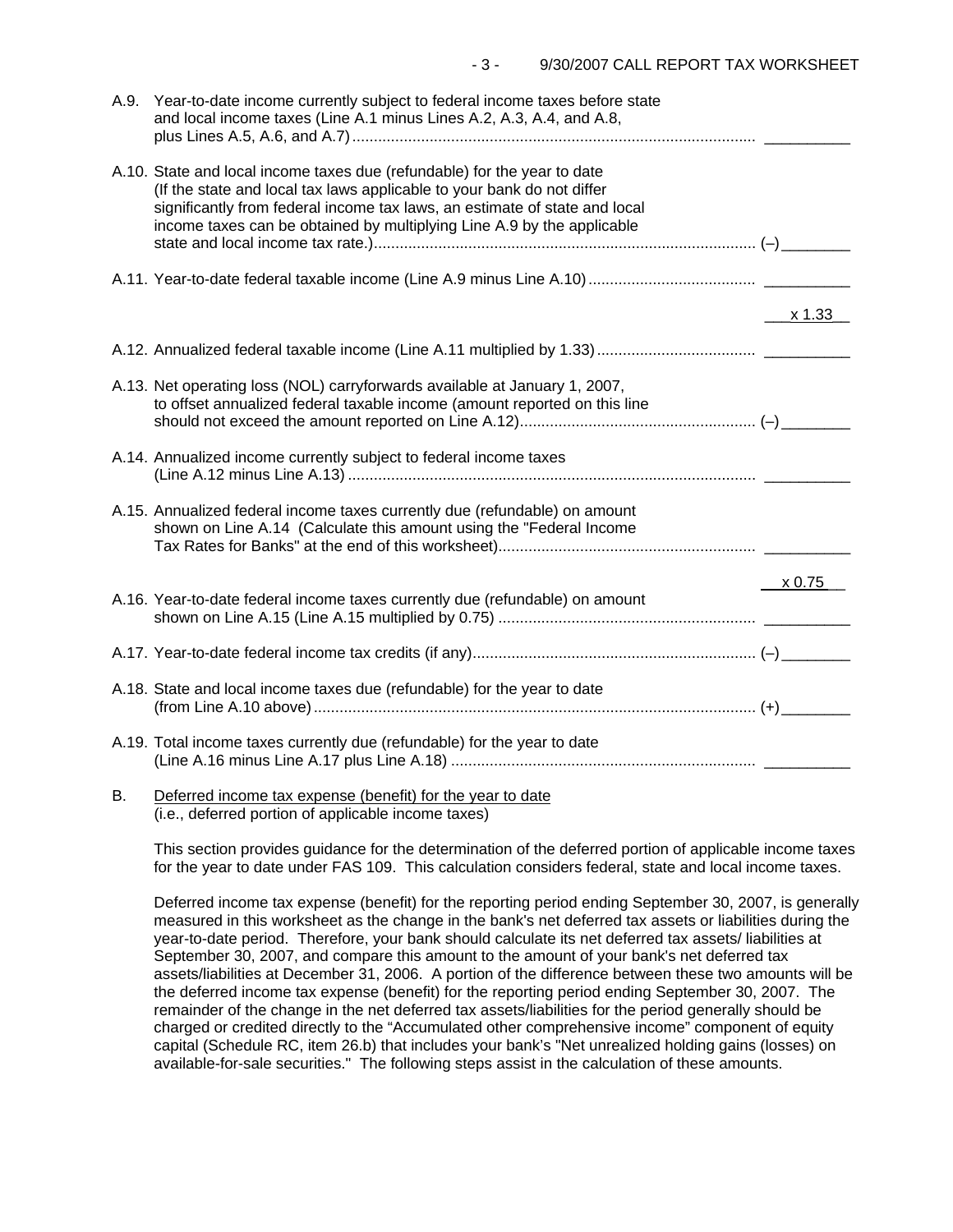#### B.1. Identify types and amounts of temporary differences

Temporary differences essentially consist of all differences between the book and tax basis of a bank's assets and liabilities. In identifying these basis differences, a bank should consider assets and liabilities that may not exist on its books (such as repairs capitalized for tax purposes but expensed on the bank's books and Call Report) as well as assets and liabilities that have no tax basis (such as gains deferred on the bank's books and Call Report which have been recognized for tax purposes).

To ensure all temporary differences are identified, banks should consider preparing a comprehensive tax-basis balance sheet and comparing it to the balance sheet on the bank's Call Report. As these differences are identified, the bank should categorize these amounts as deductible or taxable temporary differences. Also, banks should not include those book-tax basis differences that are not considered temporary differences under FAS 109. One such example is the excess of the cash surrender value of life insurance over premiums paid (if the policy will be held until the death of the insured).

The definition of temporary differences is similar to "timing differences" used under prior GAAP (i.e., Accounting Principles Board Opinion No. 11 (APB 11)). Timing differences under APB 11 were differences between taxable income and pretax income on the bank's books. However, temporary differences as defined under FAS 109 include additional items that were not previously subject to deferred tax accounting. For example, differences between the assigned values and the tax bases of assets acquired and liabilities assumed in a purchase business combination are temporary differences. Refer to the Glossary entry for "income taxes" in the Call Report instructions and to FAS 109 for additional information about temporary differences.

Listed below are some of the assets and liabilities that are frequently reported differently on a bank's federal income tax return than they are on the bank's books and Call Report. A book-tax basis difference for a particular asset or liability may result from one or more temporary differences.

Under FAS 109, the tax effects of most temporary differences are included in a bank's net income. However, the tax effects of certain items specified by FAS 109 are charged or credited directly as a component of a bank's equity capital. The principal item of this type is identified separately below to assist banks in properly recording their income tax amounts under FAS 109.

Some of the items listed below may not involve temporary differences at your bank. Similarly, there may be other differences that exist in your bank that are not listed below. Banks should ensure that they properly identify the appropriate differences specific to their institution.

A bank that can reasonably determine its tax basis balance sheet at September 30, 2007, may use the approach in Section B.1.a. to identify some of its temporary differences. If the tax basis balance sheet information at September 30, 2007, is not readily available, the bank may use the approach in Section B.1.b. to provide a reasonable estimate of the temporary differences at that date. Any bank using Section B.1.b. should ensure that the estimation method used for each temporary difference is appropriate for its facts and circumstances. Otherwise, the bank should make appropriate adjustments to Section B.1.b. or else use Section B.1.a. All banks should complete Section B.1.c. for any other significant temporary differences.

#### B.1.a. Differences in book-tax basis approach (COMPLETE ONLY IF A TAX-BASIS BALANCE SHEET IS PREPARED OR AVAILABLE)

Under this approach, record your bank's book and tax bases for the six accounts listed in the following chart. Subtract the tax basis from the book basis to arrive at the difference. Then identify whether the difference is a taxable or deductible temporary difference. Note that a debit (Dr) difference indicates a taxable (T) temporary difference. A credit (<Cr>) difference indicates a deductible (<D>) temporary difference.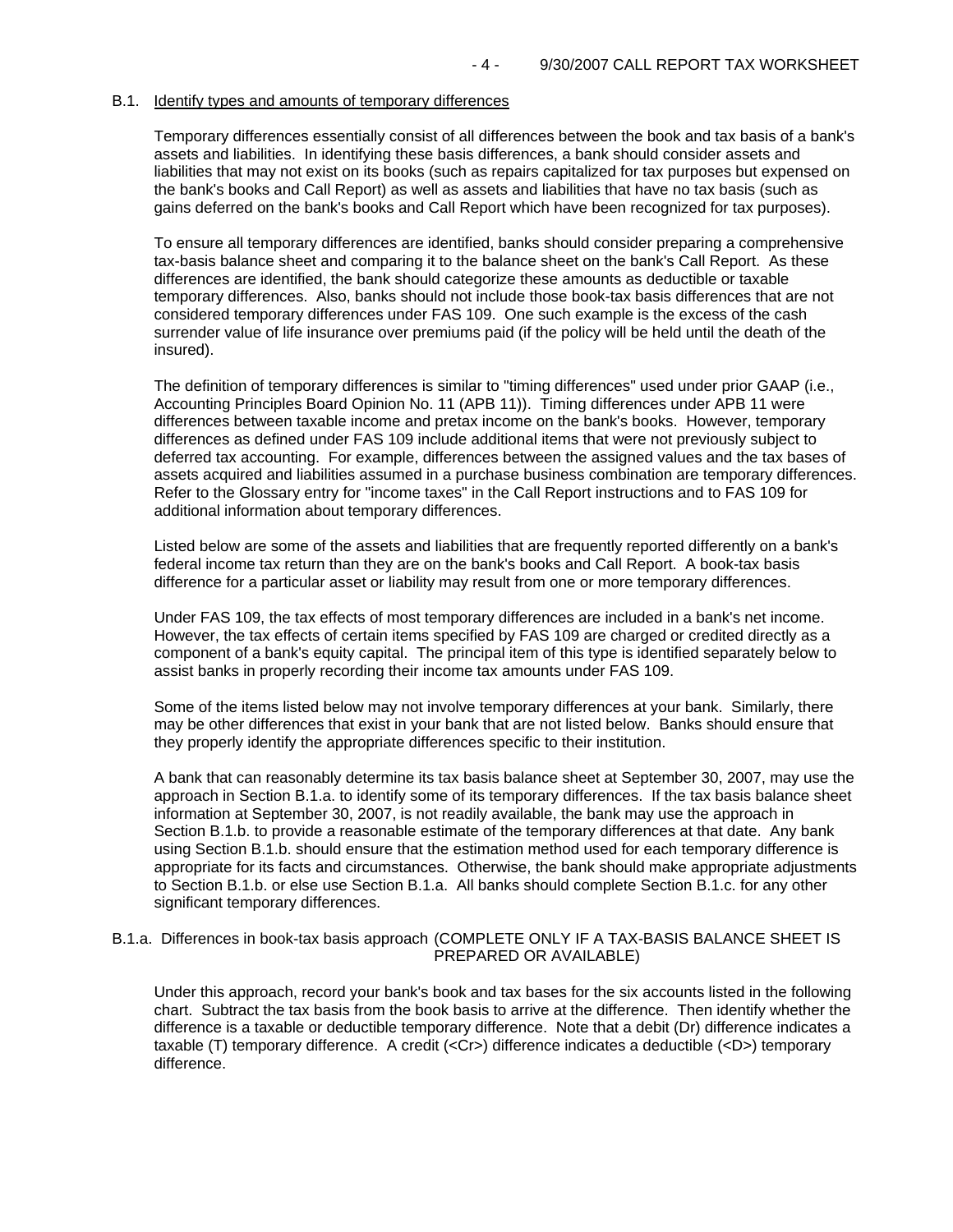B.1.a.1. Temporary differences for which the tax effect is charged or credited directly to equity capital:

|     |                                     | [A]          | [B]          | $[A]-[B]$ |           |
|-----|-------------------------------------|--------------|--------------|-----------|-----------|
|     |                                     | <b>Book</b>  | Tax          | Differ-   |           |
|     |                                     | <b>Basis</b> | <b>Basis</b> | ence      | Type      |
|     |                                     | Dr < Cr      | Dr < Cr      | Dr < Cr   | T <d></d> |
| (1) | Available-for-sale securities       |              |              |           |           |
|     | recorded at fair value on the books |              |              |           |           |
|     | and Call Report but recorded at     |              |              |           |           |
|     | amortized cost on the tax return    |              |              |           |           |

A bank's available-for-sale securities, while reported at fair value on the books and the Call Report, may or may not be reported at fair value (i.e., "marked to market") on the bank's tax return. Banks should consult their tax advisors when determining the tax status of their available-for-sale portfolio. If a bank's available-for-sale securities are reported differently on the books and Call Report than they are on a bank's tax return, the difference between the book basis and the tax basis of these securities results in a temporary difference and gives rise to a deferred tax asset or liability.

If a bank's available-for-sale securities are also "marked-to-market" on a bank's tax return, there would be no difference between the book and tax basis of these securities. Rather, the amount of the adjustment needed to reflect these securities at their fair value would be included in the bank's current period taxable income. The tax effect of this "mark-to-market" adjustment would be part of taxes currently due or refundable.

 $\overline{A}$ 

B.1.a.2. Temporary differences for which the tax effect is included in net income:

j.

| (2) | Loans                                                                                                                                                                                                                     | [A]<br><b>Book</b><br>Basis<br>Dr < Cr | [B]<br>Tax<br>Basis<br>Dr < Cr | $[A]-[B]$<br>Differ-<br>ence<br>Dr < Cr | <b>Type</b><br>T <d></d> |
|-----|---------------------------------------------------------------------------------------------------------------------------------------------------------------------------------------------------------------------------|----------------------------------------|--------------------------------|-----------------------------------------|--------------------------|
|     | [e.g., difference due to origination<br>fees and costs deferred and recognized<br>over the life of the loan on the books<br>and Call Report but recognized when<br>received and paid on the tax return]                   |                                        |                                |                                         |                          |
| (3) | Allowance for loan and lease losses (on<br>the books and Call Report)/Tax<br>bad debt reserve (on the tax return) <sup>1</sup>                                                                                            |                                        |                                |                                         |                          |
| (4) | Other real estate owned<br>[e.g., difference due to writedowns<br>and valuation allowances reflected<br>on the books and Call Report that are<br>not recorded against the tax basis<br>until disposition of the property] |                                        |                                |                                         |                          |
|     |                                                                                                                                                                                                                           |                                        |                                |                                         |                          |

<span id="page-4-0"></span><sup>1</sup> Savings institutions that previously took bad debt deductions for tax purposes using the percentage-of-taxableincome method set forth in Section 593 of the Internal Revenue Code should treat the book allowance for loan and lease losses as a deductible temporary difference and the excess, if any, of the tax bad debt reserve (that has not yet been recaptured) over the base year reserve balance (generally 1987) as a taxable temporary difference, rather than treating the allowance and the tax bad debt reserve as one difference.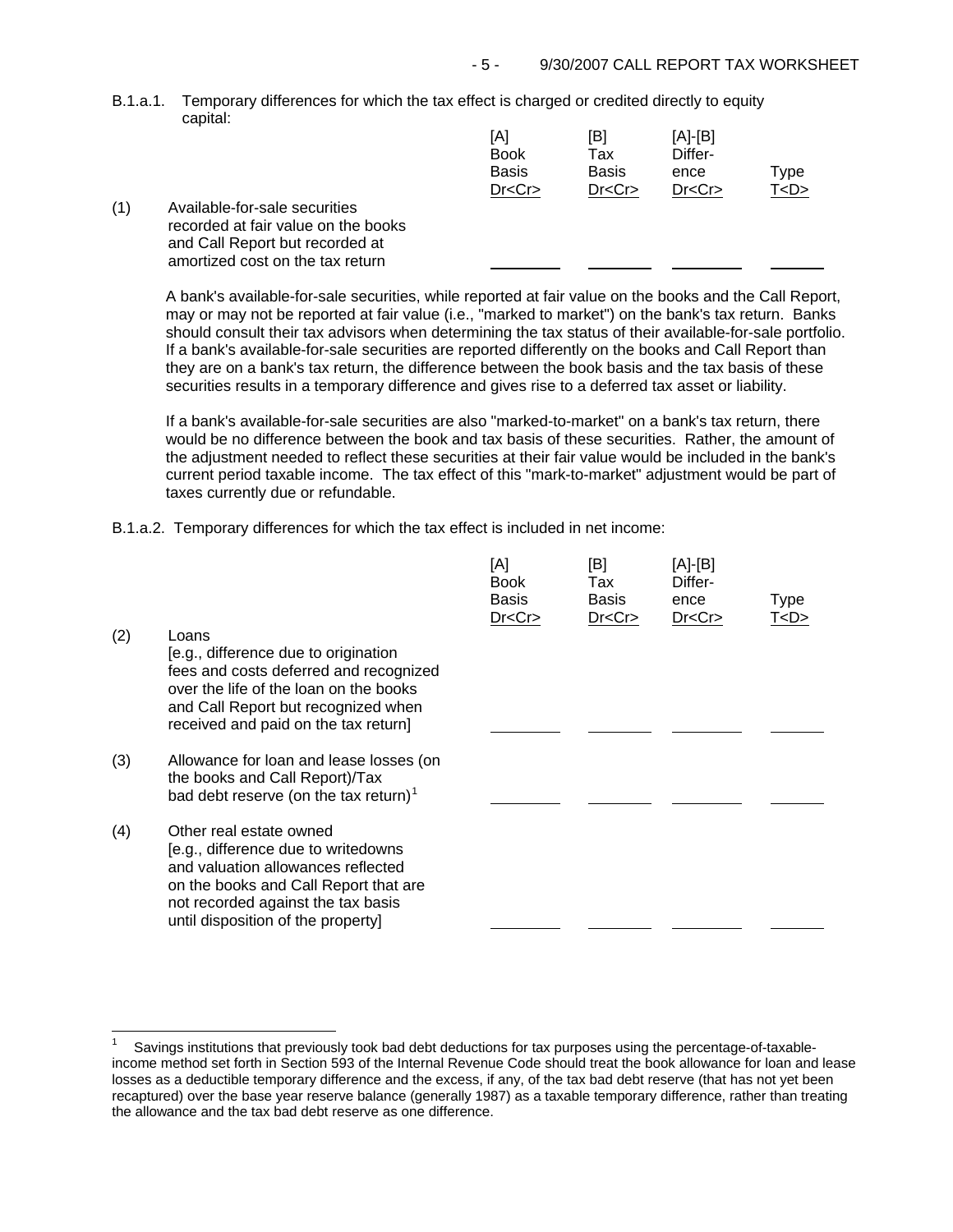| (5) | Bank premises and equipment, net<br>[e.g., difference due to different                                                                                                               | [A]<br><b>Book</b><br><b>Basis</b><br>Dr < Cr | [B]<br>Tax<br><b>Basis</b><br>Dr < Cr | [A]-[B]<br>Differ-<br>ence<br>Dr < Cr | Type<br>T < D > |
|-----|--------------------------------------------------------------------------------------------------------------------------------------------------------------------------------------|-----------------------------------------------|---------------------------------------|---------------------------------------|-----------------|
|     | depreciation methods and rates for<br>book and tax purposes]                                                                                                                         |                                               |                                       |                                       |                 |
| (6) | Interest earned, not collected<br>on loans<br>[e.g., difference due to interest<br>on nonaccrual loans not recorded<br>on books and Call Report but<br>recognized on the tax return] |                                               |                                       |                                       |                 |

B.1.b. Rollforward of Temporary Differences Approach (DO NOT COMPLETE IF SECTION B.1.a. WAS COMPLETED)

NOTE: Changes in temporary differences from December 31, 2006, need only be considered if they are significant in amount. If a change is not significant, use the amount of the temporary difference as of December 31, 2006, in the 9/30/07 Temporary Difference column. Note that a debit (Dr) difference indicates a taxable (T) temporary difference. A credit (<Cr>) difference indicates a deductible (<D>) temporary difference.

B.1.b.1. Temporary differences for which the tax effect is charged or credited directly to equity capital:

|     |                                                                                                                                             | Dr < Cr | 9/30/07<br>Temporary<br><b>Difference</b><br>Dr < Cr | Type<br>T < D > |
|-----|---------------------------------------------------------------------------------------------------------------------------------------------|---------|------------------------------------------------------|-----------------|
| (1) | Available-for-sale securities                                                                                                               |         |                                                      |                 |
|     | (To be completed only if available-for-sale securities<br>are reported differently on the books and Call Report<br>than on the tax return): |         |                                                      |                 |
|     | Balance (at fair value) of available-for-sale securities<br>on books and Call Report at 9/30/07                                             |         |                                                      |                 |
|     | Less: Amortized cost of available-for-sale<br>securities at 9/30/07                                                                         |         |                                                      |                 |
|     | Estimated 9/30/07 temporary difference                                                                                                      |         |                                                      |                 |

NOTE: See the discussion of available-for-sale securities in Section B.1.a.1 above. Banks should consult their tax advisors when determining the tax status of their available-for-sale securities.

B.1.b.2. Temporary differences for which the tax effect is included in net income:

| (2) | Loans:<br>Difference at 9/30/07 approximates the amount of<br>deferred loan fee income, net of deferred loan | Dr < Cr | 9/30/07<br>Temporary<br><b>Difference</b><br>Dr < Cr | Type<br>T <d></d> |
|-----|--------------------------------------------------------------------------------------------------------------|---------|------------------------------------------------------|-------------------|
|     | origination costs, on books and Call Report at 9/30/07                                                       |         |                                                      |                   |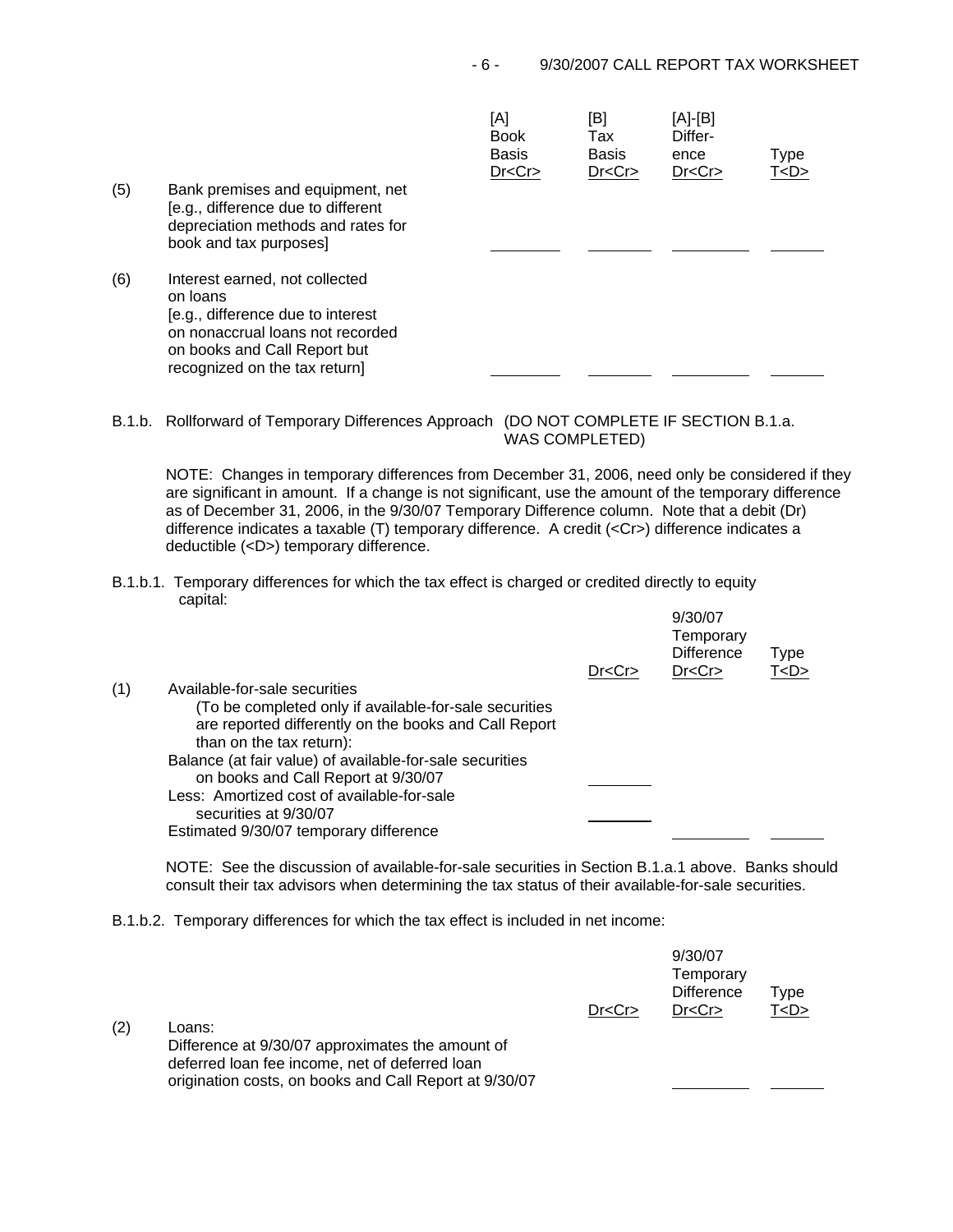| (3) | Allowance for loan and lease losses: <sup>2</sup>                                                                                                                                                                                                                                                                    | Dr < Cr | 9/30/07<br>Temporary<br><b>Difference</b><br>Dr < Cr | <b>Type</b><br><u>T<d></d></u> |
|-----|----------------------------------------------------------------------------------------------------------------------------------------------------------------------------------------------------------------------------------------------------------------------------------------------------------------------|---------|------------------------------------------------------|--------------------------------|
|     | For banks on the specific charge-off method for tax<br>purposes (i.e., for banks with no tax bad debt reserve):<br>Difference at 9/30/07 approximates the balance of the<br>allowance for loan and lease losses on books and<br>Call Report at 9/30/07                                                               |         |                                                      |                                |
|     | For banks on the reserve method for tax purposes:<br>Temporary difference at 12/31/06 T <d><br/>Less: Provision for loan and lease losses on books<br/>and Call Report year to date<br/>Plus: Estimated additions to tax reserve year to date*<br/>Estimated 9/30/07 temporary difference</d>                        |         |                                                      |                                |
|     | * Generally, this amount may be estimated by multiplying<br>the addition to the bank's tax reserve for 2006 by 0.75.                                                                                                                                                                                                 |         |                                                      |                                |
| (4) | Other real estate owned:                                                                                                                                                                                                                                                                                             |         |                                                      |                                |
|     | Choose the method from (a) and (b) below that is<br>appropriate for your bank. Do not complete both (a)<br>and $(b)$ .                                                                                                                                                                                               |         |                                                      |                                |
|     | (a) Balance of other real estate owned valuation<br>allowances on books and Call Report at 9/30/07 T <d></d>                                                                                                                                                                                                         |         |                                                      |                                |
|     | (b) Temporary difference at 12/31/06 T <d><br/>Less: Provisions taken year to date on books and<br/>Call Report for properties held on 9/30/07<br/>Plus: Amount of writedowns taken before 1/1/07 on<br/>books for properties sold year to date<br/>Estimated 9/30/07 temporary difference</d>                       |         |                                                      |                                |
| (5) | Bank premises and equipment, net:                                                                                                                                                                                                                                                                                    |         |                                                      |                                |
|     | Temporary difference at 12/31/06 T <d><br/>Less: Depreciation recorded on books and<br/>Call Report year to date<br/>Plus: Estimated tax depreciation year to date*<br/>Plus/less: Estimate of difference in book and tax basis<br/>of fixed assets sold year to date<br/>Estimated 9/30/07 temporary difference</d> |         |                                                      |                                |
|     | * Generally, this amount may be estimated by                                                                                                                                                                                                                                                                         |         |                                                      |                                |

multiplying 2006 tax depreciation by 0.75.

<span id="page-6-0"></span> $\overline{\mathbf{c}}$ 2 Savings institutions that previously took bad debt deductions for tax purposes using the percentage-of-taxable-income method set forth in Section 593 of the Internal Revenue Code should treat the book allowance for loan and lease losses as a deductible temporary difference and the excess, if any, of the tax bad debt reserve (that has not yet been recaptured) over the base year reserve balance (generally 1987) as a taxable temporary difference, rather than treating the allowance and the tax bad debt reserve as one difference.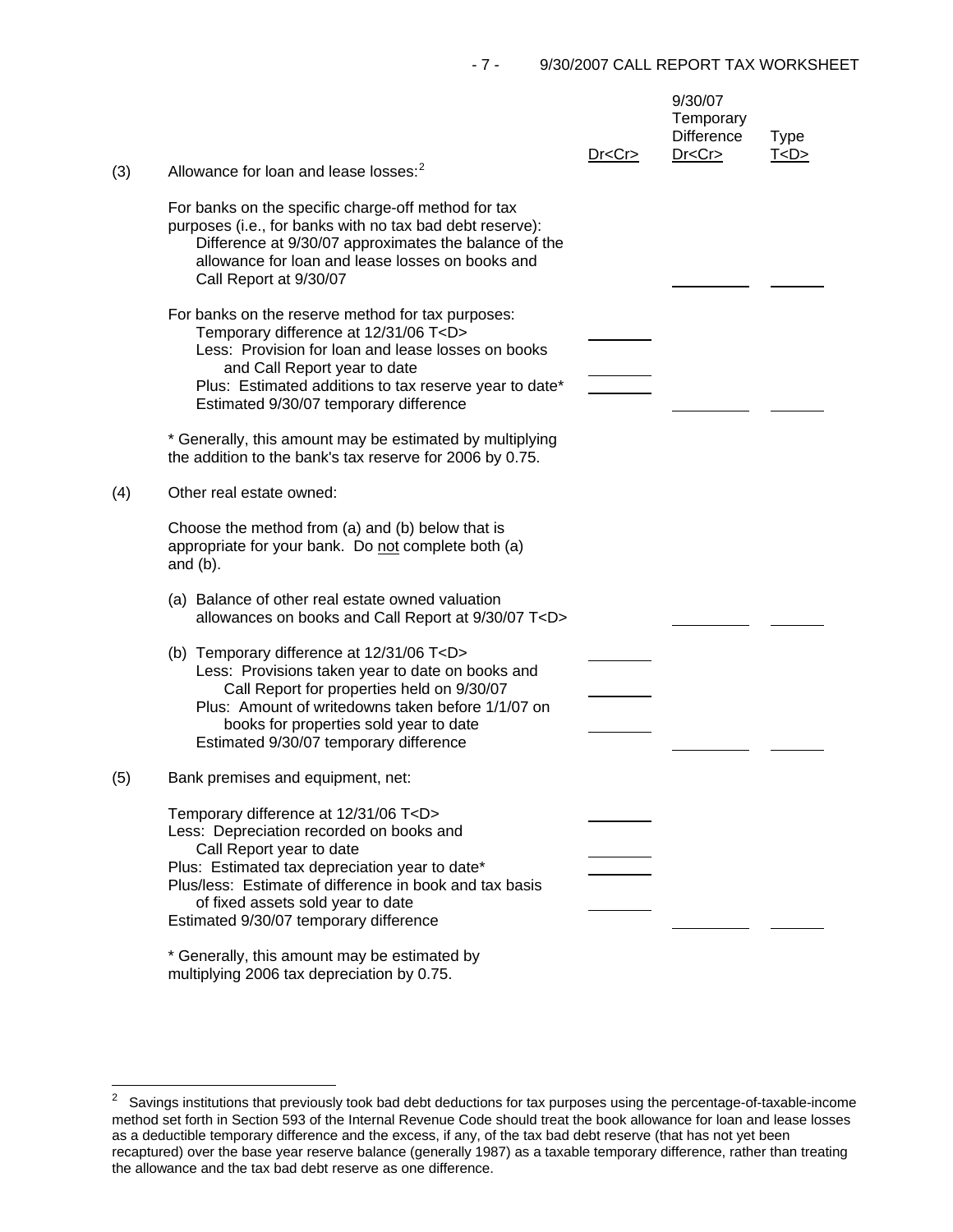| (6) | Interest earned not collected on nonaccrual loans:                      | Dr < Cr | 9/30/07<br>Temporary<br><b>Difference</b><br>Dr < Cr | Type<br>T <d></d> |
|-----|-------------------------------------------------------------------------|---------|------------------------------------------------------|-------------------|
|     | Temporary difference at 12/31/06 T <d></d>                              |         |                                                      |                   |
|     | Plus: Estimated additional interest on<br>nonaccrual loans year to date |         |                                                      |                   |
|     | Less: Interest received on nonaccrual                                   |         |                                                      |                   |
|     | loans year to date<br>Estimated 9/30/07 temporary difference            |         |                                                      |                   |

## B.1.c. Other temporary differences (TO BE COMPLETED BY ALL BANKS USING WORKSHEET)

If the bank has other material temporary differences, include those differences below. Indicate whether these other temporary differences are taxable or deductible temporary differences. In addition, any differences for which the tax effect is charged or credited directly to equity capital should be designated accordingly.

Examples of other temporary differences include: accrued liabilities or prepaid expenses recorded differently on the books and Call Report than reported on the tax return, differences in the basis of assets and liabilities resulting from business combinations, investments in stock of unconsolidated subsidiaries (undistributed earnings recognized on the books and Call Report but not in the tax return), and intangible assets which have different amortization periods and/or methods used in the tax return than those used on the books and Call Report.

Note that a debit (Dr) difference indicates a taxable (T) temporary difference. A credit (<Cr>) difference indicates a deductible (<D>) temporary difference.

| Other temporary differences: | [A]<br><b>Book</b><br><b>Basis</b><br>Dr < Cr | [B]<br>Tax<br><b>Basis</b><br>Dr < Cr | $[A]-[B]$<br>Differ-<br>ence<br>Dr < Cr | Type<br>T <sub>CD</sub> |
|------------------------------|-----------------------------------------------|---------------------------------------|-----------------------------------------|-------------------------|
|                              |                                               |                                       |                                         |                         |
|                              |                                               |                                       |                                         |                         |

### B.2. Total temporary differences

| a. Total taxable temporary differences for which the tax effect is included<br>in net income (sum of appropriate taxable temporary differences, i.e.,                                                                    |
|--------------------------------------------------------------------------------------------------------------------------------------------------------------------------------------------------------------------------|
| b. Total taxable temporary differences for which the tax effect is charged<br>or credited directly to equity capital (sum of appropriate taxable temporary                                                               |
| c. Total deductible temporary differences for which the tax effect is<br>included in net income (sum of appropriate deductible temporary<br>differences, i.e., differences marked " <d>," identified in Section B.1.</d> |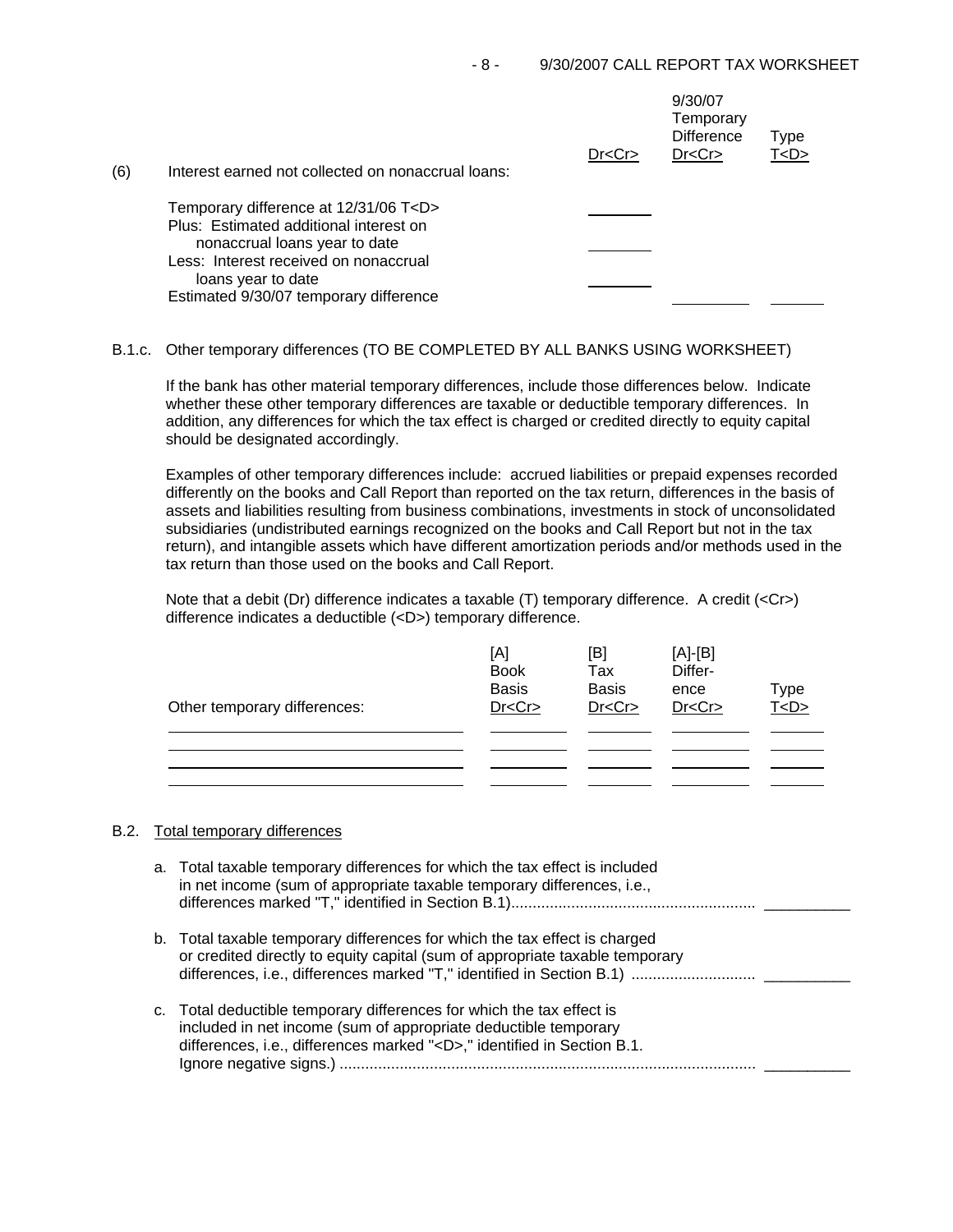| d. Total deductible temporary differences for which the tax effect is charged   |  |
|---------------------------------------------------------------------------------|--|
| or credited directly to equity capital (sum of appropriate deductible temporary |  |
| differences, i.e., differences marked " <d>," identified in Section B.1.</d>    |  |
|                                                                                 |  |

B.3. Identify remaining tax carryforwards, including their expiration dates (add additional lines for additional carryforwards, if necessary)

|      |    | a. Net operating loss (NOL) carryforwards<br>Expiration Date ____________<br>Expiration Date _____________                                                                                                                                                                                                                                                                                                                                    | Amount __________<br>Total  ______________     |  |
|------|----|-----------------------------------------------------------------------------------------------------------------------------------------------------------------------------------------------------------------------------------------------------------------------------------------------------------------------------------------------------------------------------------------------------------------------------------------------|------------------------------------------------|--|
|      |    | In determining the amount of NOL carryforwards, your bank should consider the effect of<br>any NOL carryforwards used in Section A to reduce taxes currently due. If any amounts<br>were reported in Line A.13, the amount to be reported here can be estimated with the<br>following calculation:<br>NOL carryforwards available at 1/1/07 less<br>[(the amount of NOL carryforwards estimated to<br>be used per Line A.13) $\times$ (0.75)] |                                                |  |
|      |    | b. Tax credit carryforwards<br>Expiration Date ____________<br>Expiration Date ____________                                                                                                                                                                                                                                                                                                                                                   | Amount _____________<br>Amount _______________ |  |
| B.4. |    | Calculate deferred tax liability for federal income tax purposes at September 30, 2007.                                                                                                                                                                                                                                                                                                                                                       |                                                |  |
|      | a. | Total taxable temporary differences for which the tax effect is included                                                                                                                                                                                                                                                                                                                                                                      |                                                |  |
|      |    | b. Deferred tax liability resulting from taxable temporary differences for<br>which the tax effect is included in net income (Line B.4.a multiplied by<br>the tax rate expected to apply when the amount of taxable temporary                                                                                                                                                                                                                 |                                                |  |
|      | c. | Total taxable temporary differences for which the tax effect is charged                                                                                                                                                                                                                                                                                                                                                                       |                                                |  |
|      |    | d. Deferred tax liability resulting from taxable temporary differences for<br>which the tax effect is charged or credited directly to equity capital<br>(Line B.4.c multiplied by the tax rate expected to apply when the amount<br>of taxable temporary differences result in additional taxable income in                                                                                                                                   |                                                |  |
|      | е. | Total deferred tax liability for federal income tax purposes at                                                                                                                                                                                                                                                                                                                                                                               |                                                |  |
|      |    |                                                                                                                                                                                                                                                                                                                                                                                                                                               |                                                |  |

 $\overline{a}$ 

<span id="page-8-0"></span> $3$  Refer to the discussion of the "applicable tax rate" in the Glossary entry for "income taxes" in the Call Report instructions and to footnote 5 on page 11 of this worksheet for further information.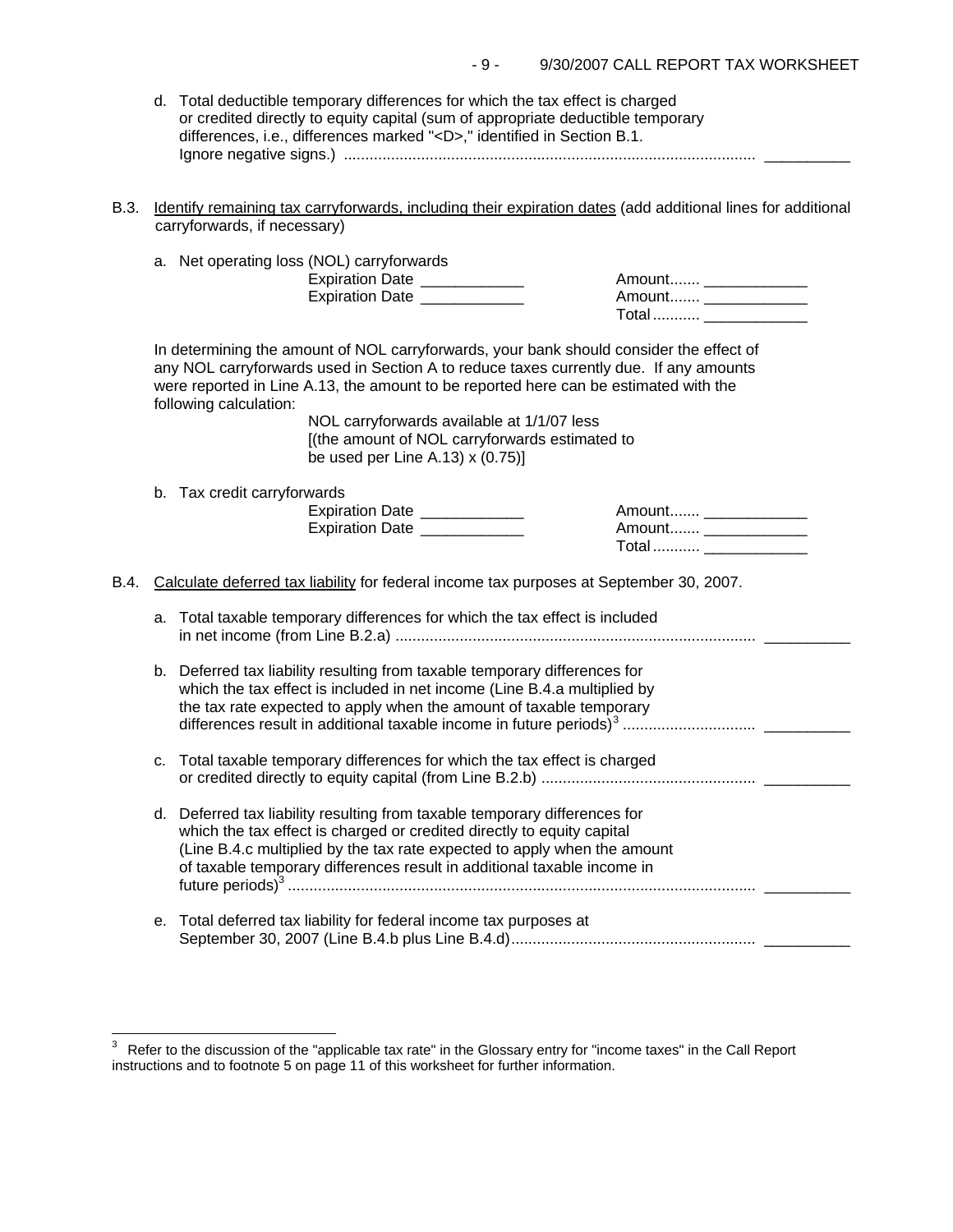#### B.5. Calculate deferred tax asset for federal income tax purposes at September 30, 2007.

|    | a. Total deductible temporary differences for which the tax effect is                                                                                                                                                                                                                                 |  |
|----|-------------------------------------------------------------------------------------------------------------------------------------------------------------------------------------------------------------------------------------------------------------------------------------------------------|--|
|    | b. Deferred tax asset resulting from deductible temporary differences for<br>which the tax effect is included in net income (Line B.5.a multiplied by the<br>tax rate expected to apply when the amount of deductible temporary                                                                       |  |
|    | c. Deferred tax asset resulting from net operating loss carryforwards<br>(Line B.3.a multiplied by the tax rate expected to apply when the                                                                                                                                                            |  |
|    | d. Tax credit carryforwards available to reduce taxes payable in future                                                                                                                                                                                                                               |  |
| е. | Total deferred tax assets for which the tax effect is included in                                                                                                                                                                                                                                     |  |
| f. | Total deductible temporary differences for which the tax effect is charged                                                                                                                                                                                                                            |  |
| g. | Deferred tax asset resulting from deductible temporary differences for<br>which the tax effect is charged or credited directly to equity capital<br>(Line B.5.f multiplied by the tax rate expected to apply when the amount<br>of deductible temporary differences are used to reduce taxable income |  |
|    | h. Total deferred tax assets for federal income tax purposes before                                                                                                                                                                                                                                   |  |

### B.6. Assessing the need for a valuation allowance

Banks must consider all available evidence, both positive and negative, in assessing the need for a valuation allowance to reduce the total deferred tax assets for federal income tax purposes in Line B.5.h to the amount that is more likely than not to be realized. The future realization of deferred tax assets ultimately depends on the existence of sufficient taxable income of the appropriate character in either the carryback or carryforward period. Four sources of taxable income may be available to realize deferred tax assets:

- (1) Taxable income in carryback years (which can be offset to recover taxes previously paid),
- (2) Reversing taxable temporary differences,
- (3) Future taxable income (exclusive of reversing temporary differences and carryforwards), and
- (4) Tax-planning strategies.

 $\frac{1}{2}$ 

In general, positive evidence refers to the existence of one or more of the four sources of taxable income. To the extent evidence about one or more sources of taxable income is sufficient to support a conclusion that a valuation allowance is not necessary (i.e., the bank can conclude that the deferred

<span id="page-9-0"></span><sup>4</sup> Refer to the discussion of the "applicable tax rate" in the Glossary entry for "income taxes" in the Call Report instructions and to footnote 5 on page 11 of this worksheet for further information.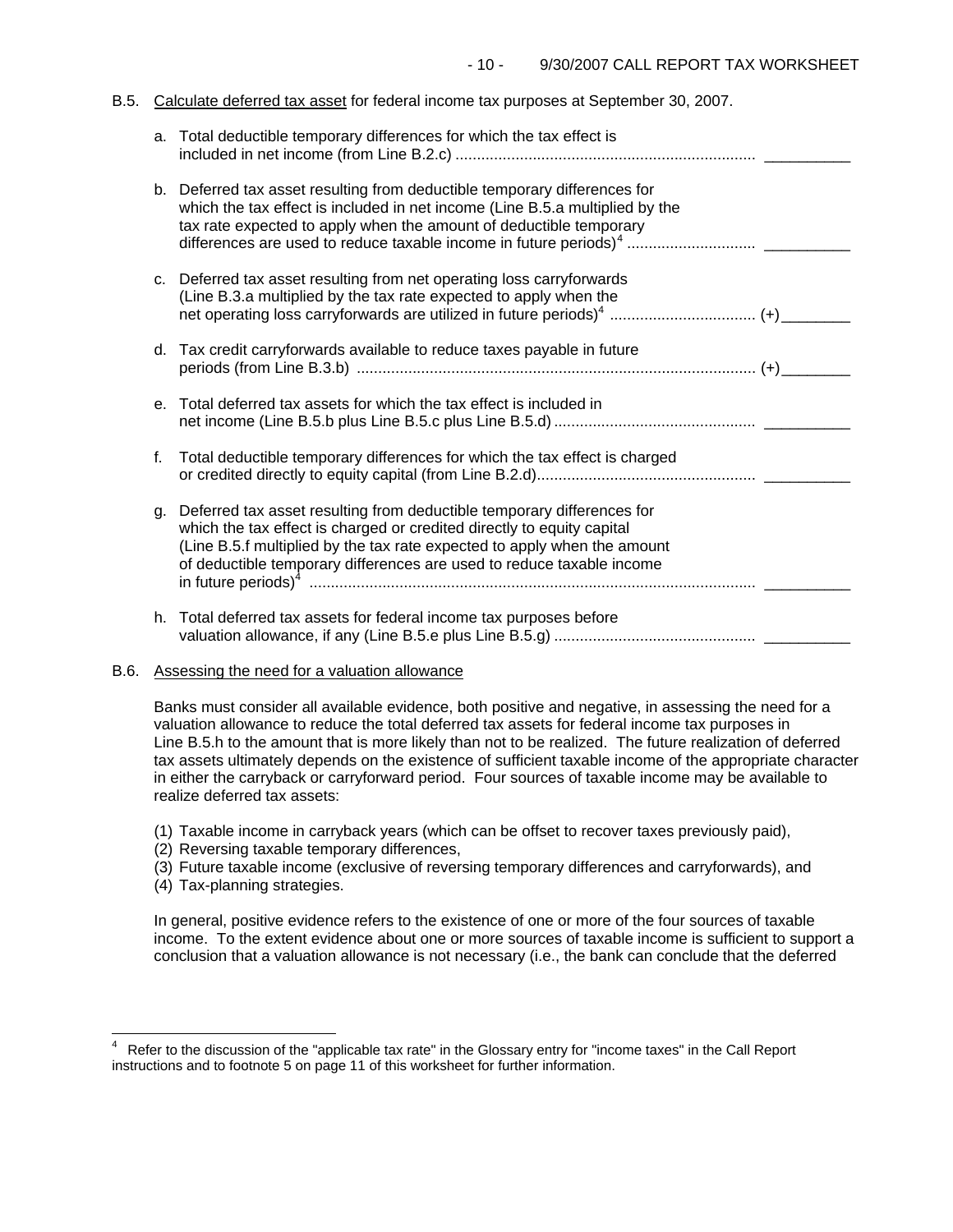tax asset is more likely than not to be realized), other sources need not be considered. However, if a valuation allowance is needed, each source of income must be evaluated to determine the appropriate amount of the allowance needed.

Evidence used in determining the valuation allowance should be subject to objective verification. The weight given to evidence when both positive and negative evidence exist should be consistent with the extent to which it can be objectively verified. Under FAS 109, the existence of a cumulative loss for the prior three years is significant negative evidence that would be difficult for a bank to overcome.

Refer to the discussion of the "valuation allowance" in the Glossary entry for "income taxes" in the Call Report instructions for further information.

|      | Line $B.6$ :<br>Valuation allowance to reduce the total deferred tax assets for federal<br>income tax purposes in Line B.5.h to the amount that is more likely                                                                                                                                                                                                                                                    |  |
|------|-------------------------------------------------------------------------------------------------------------------------------------------------------------------------------------------------------------------------------------------------------------------------------------------------------------------------------------------------------------------------------------------------------------------|--|
| B.7. | Deferred tax asset for federal income tax purposes, net of valuation                                                                                                                                                                                                                                                                                                                                              |  |
| B.8. | Net deferred tax asset (liability) for federal income tax purposes at September 30,<br>2007 (Line B.7 minus Line B.4.e) (Report this amount in Schedule RC-F,                                                                                                                                                                                                                                                     |  |
| B.9. | Net deferred tax asset (liability) for which the tax effect is included in<br>net income for federal income tax purposes at September 30, 2007 [Line B.5.e                                                                                                                                                                                                                                                        |  |
|      | B.10. Net deferred tax asset (liability) for which the tax effect is included in net<br>income for federal income tax purposes at December 31, 2006 [This                                                                                                                                                                                                                                                         |  |
|      | B.11. Year-to-date deferred income tax expense (benefit) for federal income tax<br>purposes (determined as the change for the period in the net deferred tax<br>asset or liability for which the tax effect is included in net income)                                                                                                                                                                            |  |
|      | NOTE: The change in a bank's net deferred tax asset (liability) for which<br>the tax effect is charged or credited directly to equity capital is not reported<br>as part of a bank's deferred tax income tax expense (benefit).                                                                                                                                                                                   |  |
|      | B.12. Year-to-date deferred income tax expense (benefit) for state and local tax<br>purposes. This amount must be computed if the tax laws of the bank's<br>state and local tax authorities differ significantly from the federal tax laws <sup>5</sup><br>Compute this amount by performing the calculation outlined in Lines B.1<br>through B.11, considering only deferred tax asset and liability amounts for |  |

i<br>L

<span id="page-10-0"></span> $5$  In assessing whether a separate calculation is necessary, the bank should consider any differences in loss carryback or carryforward periods, or in other provisions of the tax law. If the tax laws of the state and local jurisdictions do not differ significantly from federal income tax laws, then the calculation of deferred income tax expense (benefit) can be made in the aggregate. The bank would complete Lines B.1 through B.11 on the worksheet considering both the federal and state and local income tax rates. The rate used should consider whether amounts paid in one jurisdiction are deductible in another jurisdiction. For example, since state and local taxes are deductible for federal income tax purposes, the aggregate combined rate generally would be (1) the federal tax rate plus (2) the state and local tax rate minus (3) the federal tax effect of the deductibility of the state and local taxes at the federal tax rate.